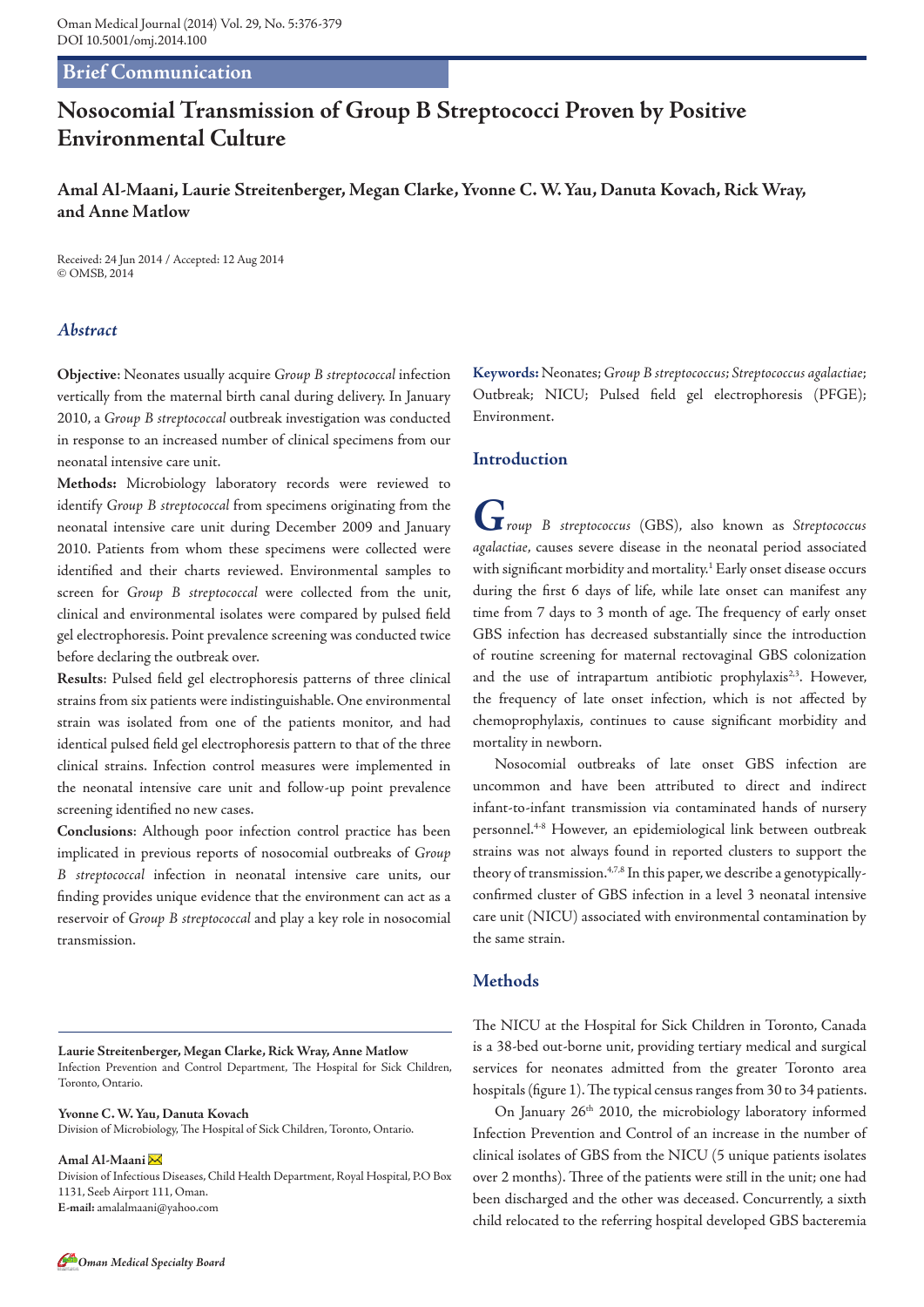on return. Thus, including the latter case, there were six patients with GBS in this outbreak as compared to only one patient with GBS sepsis in 2009.

A case definition was established: any NICU patient from whom GBS was isolated from a clinical specimen since Dec 2009 and an outbreak investigation initiated. The clinical and laboratory records of these six patients were reviewed. Table 1 summarizes the patient characteristics and outcomes. The suspected index case (patient C) was transferred to our unit from a peripheral hospital, where the child's respiratory secretions had previously grown GBS. The child required prolonged ventilation and frequent suctioning at our institution. Patient C shared a common room in the NICU with patients D and F, who both later developed GBS sepsis and meningitis, respectively (figure 1). Patient A died of early onset GBS sepsis; all the other patients had late onset disease. Patient E's mother was GBS positive on antenatal screening; this child was in the unit for complex medical and surgical issues and then was transferred back to the community hospital on day 18 of life where he developed GBS sepsis on day 30 of life. In this outbreak, one child died (patient A), and another developed significant neurological sequelae (patient D) and required neurosurgical intervention for hydrocephalus.



**Figure 1:** NICU Design and Patients Location.

Patients with GBS, who were still in the NICU, were cohort with designated staff, and contact precautions were initiated. Environmental sampling was performed in the room, where three of the patients were residing. Ten sites in each patient specific zone (monitor, keyboard, mouse, IV pump, ventilator, lamp switch, parent chair- seat and back, thermometer and crib/front rail or

| Patient      | GA    | <b>BWT</b> | Diagnosis             | Admission    | Positive              | Age when     | Positive     | Discharge  | Outcome        |
|--------------|-------|------------|-----------------------|--------------|-----------------------|--------------|--------------|------------|----------------|
|              | weeks | grams      |                       | date         | culture               | had positive | culture site | date       |                |
|              |       |            |                       |              | date                  | culture      |              |            |                |
| A            | 25    | 900        | Severe RDS, GBS       | December     | December              | 4 days       | Placenta     | December   | Died on day 4  |
|              |       |            | Sepsis                | $\mathbf{1}$ | $\overline{4}$        |              |              | 4          | of life        |
| $\, {\bf B}$ | 36    | 4366       | Hypoglycemia, GBS     | December     | December              | 11 days      | Neck         | December   | Discharged     |
|              |       |            | colonization          | 14           | 24                    |              | lesion and   | 24         | home           |
|              |       |            |                       |              |                       |              | perineum     |            |                |
| $\mathsf{C}$ | 27    | 910        | Multiple congenital   |              | October 27 January 10 | 7 months     | ETT/TT       | March 11   | Transferred    |
|              |       |            | anomalies, GBS        |              |                       |              |              |            | to regional    |
|              |       |            | pneumonia             |              |                       |              |              |            | hospital       |
| $\mathbf D$  | 26    | 987        | Pneumonia, GBS        | December     | January 19            | 1 month      | $Blood +$    | February 8 | Seizures,      |
|              |       |            | sepsis and meningitis | 20           |                       |              | <b>CSF</b>   |            | hydrocephalus, |
|              |       |            |                       |              |                       |              |              |            | VP shunt was   |
|              |       |            |                       |              |                       |              |              |            | placed prior   |
|              |       |            |                       |              |                       |              |              |            | to transfer    |
|              |       |            |                       |              |                       |              |              |            | to regional    |
|              |       |            |                       |              |                       |              |              |            | hospital       |
| E            | 29    | 1465       | Isovaleric academia,  | December     | January 25            | 1 month      | Blood        | January 12 | Transferred    |
|              |       |            | Necrotizing           | 26           |                       |              |              |            | to regional    |
|              |       |            | Enterocolitis, and    |              |                       |              |              |            | hospital       |
|              |       |            | GBS sepsis            |              |                       |              |              |            |                |
| $\mathbf{F}$ | 32    | 1030       | IUGR, Congenital      | November     | January 26            | 2 months     | $Blood +$    | April 21   | Discharge      |
|              |       |            | heart disease, GBS    | 7            |                       |              | <b>CSF</b>   |            | home           |
|              |       |            | sepsis and Meningitis |              |                       |              |              |            |                |

**Table 1:** Demographic and outcome of neonates with positive GBS culture during outbreak.

*NOTE: Patient C, D, and F shared same room in NICU and had indistinguishable GBS isolates by PFGE*

*ETT/TT: Endotracheal Tube/Tracheostomy Tube; GA: Gestational Age; RDS: Respiratory Distress Syndrome; CSF: Cerebrospinal fluid; IUGR: intrauterine growth retardation, VP: Ventriculo-Peritonial shunts*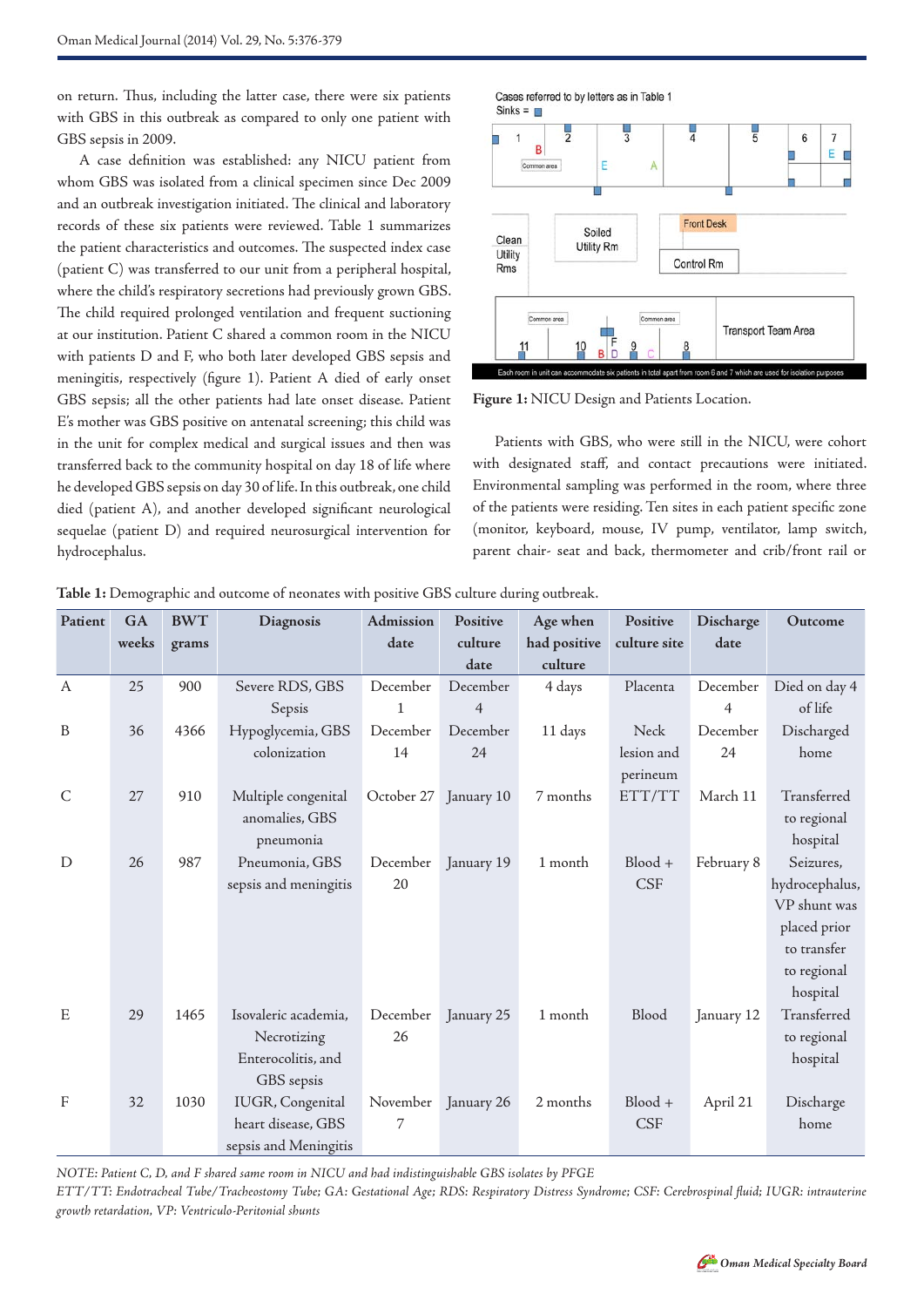incubator opening) were sampled, as well as ten non-patient specific sites (refrigerator handle, sink rim, diaper scale, phone, infant scale, two keyboards at nursing station, room handle in/out, and rocking chair). A total of 40 environmental samples were collected and sent to the microbiology laboratory for culture; only one site, the patient monitor above (patient D), grew GBS.

Extensive environmental cleaning of the room with the infected cohort was performed. A nursing role as room monitor was implemented to specifically manage cohort room precautions, monitor hand hygiene compliance, and minimize traffic flow. Education sessions reviewing basic infection prevention and control principles including hand hygiene were held for healthcare workers in the unit.

The NICU daily and monthly censuses from October 2009 to February 2010 were reviewed as a proxy for workload. Notably, in November 2009 the NICU reached maximum capacity (35 to 36 patients) for 7 days, had an average daily census of 33 patients, and 52 new admissions. This increased to 66 new patients in December. The average daily census fell to 29-30 patients during the months of January and February 2010. When the outbreak was declared over in February, there were no days where the unit had maximum census. Unfortunately, the nurse-patient ratios for the period were not available for review.

Four of the six clinical GBS isolates and the single environmental isolate were available for genotyping. Patient A's and B's isolates were not saved, as they were cultured from non-sterile sites before the outbreak was recognized. Pulsed-field gel electrophoresis of the GBS isolates was performed as per manufacturer's protocol (BIO-RAD GenePath, Bio-Rad Laboratories (Canada) Ltd., Diagnostic Group, 2403 Guenette, Montreal, Quebec H4R 2E9). Briefly, the GBS strains were grown in PenAssay broth culture overnight and cells harvested were lysed within an agarose 'plug' with Lysozyme/ Lysostaphin/Mutanolysin and then deproteinized. After a series of washes, endonuclease restriction was done using Sma I.9- <sup>11</sup> The digested DNA was then separated in a 1% agarose gel by pulse-oriented electrophoresis. DNA fingerprints generated were interpreted by standard Tenover's criteria.<sup>12</sup>

## **Results**

By PFGE analysis, three clinical isolates were indistinguishable (figure 2A). All three patients, from whom those isolates were cultured, were admitted to the same room in the NICU. Patient E's GBS isolate PFGE differed from the outbreak pattern (Figure 2B); this patient had not shared a room with the other infected patients. Only one of the 40 environmental surfaces sampled, from patient D's monitor, grew GBS. This environmental strain was indistinguishable from the strains of the patients, who had been housed in the same room (Figure 2A).

Two unit wide point prevalence screens (stool and respiratory secretions if intubated) were performed in February. No new patients with GBS were identified (February 4<sup>th</sup> and 10<sup>th</sup>) and the outbreak was declared over.



**Figure 2A:** Pulse-field gel electrophoresis of outbreak isolates.

PFGE using Sma1-digested chromosomal DNAs Showing different pattern between : 1= Outbreak GBS Isolates 2= Patient E GBS Isolate cultured from blood sample.



**Figure 2B:** Patient E GBS Isolate PFGE compared to outbreak PFGE.

# **Discussion**

While previous reports have hypothesized poor infection control practices as the cause of late onset GBS outbreaks in neonates, this is the first to demonstrate an environmental reservoir of GBS during an outbreak. We suspect that during the course of care, a healthcare worker handled the monitor without performing proper hand hygiene and the medical device was not cleaned prior to caring for a different patient.

Environmental contamination is increasingly being appreciated as a reservoir for pathogens involved in outbreaks. Patient monitors and other high touch surfaces have been implicated as the source. Although the importance of environmental cleaning for preventing and controlling outbreaks of infection in the healthcare setting<sup>13,14</sup> is appreciated, cleaning staff may be uncomfortable cleaning electronic equipment. Failure to clean properly, rather than the actual procedure or product used for cleaning, has been shown, for example, to be responsible for persistence of surface contamination with vancomycin resistant enterococci.<sup>15</sup>

This outbreak spanned the Christmas and New Year period, which is usually characterized by relative understaffing and an increase workload per health care worker. In a previous Study by Pittet et al; high workload was reported to be associated with a high risk for cross-transmission to the patients.16 It was showed that